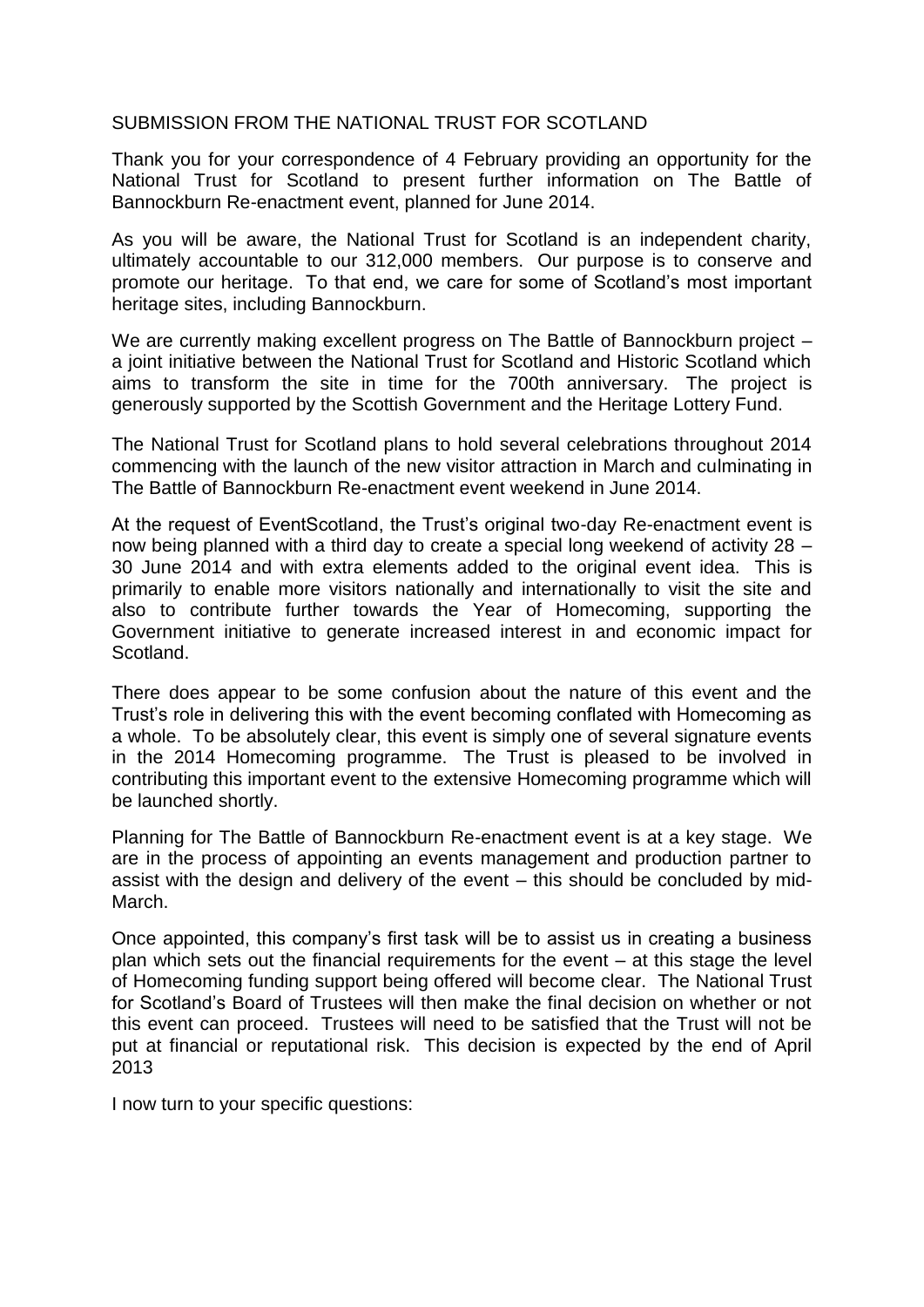**What is your role in managing and delivering this event (and what are the decision taking and accountability responsibilities of the National Trust for Scotland in relation to the other stakeholders)?**

The Re-enactment event on 28, 29 and 30 June 2014 is an integral element of the National Trust for Scotland's programme of activity designed to mark the launch of the new Battle of Bannockburn experience, as well as to commemorate the 700th anniversary of this important battle. As such, the Re-enactment event is owned and led by NTS. As explained above, a specialist events production company is being appointed by the Trust to deliver the event.

In addition, the Trust has established a Steering Group and a Working Group to develop plans and support delivery of the event. Representatives from the Scottish Government, Homecoming 2014, EventScotland, Historic Scotland, Stirling Council, Creative Scotland and the Clans are involved in those groups. The Working Group is responsible for the planning and delivery of the event, reporting to the Steering Group who take a high level view of the event's overall contribution to the Homecoming 2014 programme. The Steering Group is chaired by the National Trust for Scotland's Director of Marketing and Commercial Services Henk Berits who is a member of the Trust's Senior Management Team.

 **What is the budget the National Trust for Scotland has allocated to the Bannockburn event and who is responsible for decisions regarding its spending?**

Work to determine the required budget for this event will get underway as soon as the event management company has been appointed. While some initial scoping work has been undertaken, this could not be progressed until this appointment was made.

The National Trust for Scotland does not do loss making events - the general principle is that the event will be self-financing and return a profit to the Trust in line with our events management guidelines. A business plan will be prepared this spring anticipating income from ticket prices and other commercial sources.

The event Working Group and appointed event management company will make day to day decisions about the spending of this budget. As a key event in 2014, Homecoming funding support is also expected, although the full level has yet to be determined. This will be set once the full details of the event have been confirmed.

## **How is your performance and that of the other stakeholders monitored, and who has responsibility for that monitoring?**

Running events is a normal part of National Trust for Scotland operations. As such, standard Trust management procedures apply, with the Trust's Senior Management Team managing performance overall. In addition, we would expect a series of measures and targets to be set by any bodies which award funding for the event.

 **How does the National Trust for Scotland communicate with the Scottish Government and other stakeholders on progress with the event?**